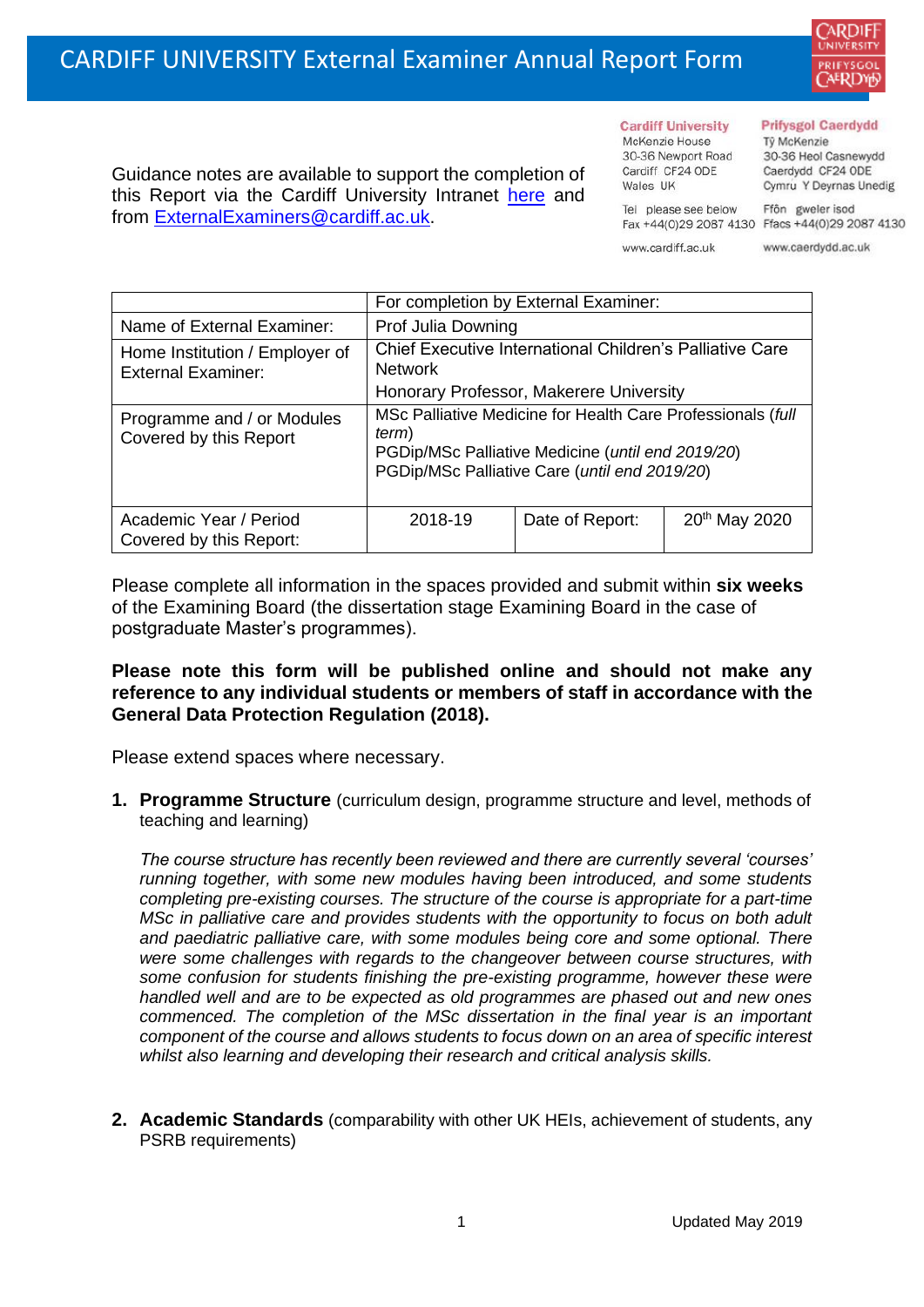*The academic standards appear to be consistent with other programmes of a comparable nature.*

**3. The Assessment Process** (enabling achievement of aims and learning outcomes; stretch of assessment; comparability of standards between modules of the same level)

*The learning outcomes for the assessments, along with what is expected of the students and the marking criteria are clearly outlined which helped as this was my first year as an external examiner. There appears to be consistency between the markers and comparability of standards between the different modules at the same level which I have reviewed. Feedback given to the students has also been appropriate, and should be helpful for students in undertaking future assignments.* 

4. **Examination of Master's Dissertations (if applicable)** (sample of dissertations received, appropriateness of marking schemes, standard of internal marking, classification of awards)

*Throughout this academic year I have received a variety of dissertations for review covering a range of grades including fail, pass and >70%. There was one re-submission which unfortunately did not pass again as the student had not taken into account the detailed comments from the examiners.*

### **5. Year-on-Year Comments**

[Previous External Examiner Reports are available from the Cardiff University Website [here.](https://www.cardiff.ac.uk/public-information/quality-and-standards/external-examiner-reports)]

*This is my first academic year as an external examiner.*

**6. Preparation for the role of External Examiner (for new External Examiners only)** (appropriateness of briefing provided by the programme team and supporting information, visits to School, ability to meet with students, arrangements for accessing work to review)

*I have felt supported in my role as external examiner. The teaching team at the university have been helpful in taking me through the course, expectations etc and I was able to attend and facilitate a face-to-face session which was helpful. The external examining team have been helpful in getting me working on marking central and answering my questions. The external examiners handbook was also helpful.*

**7. Noteworthy Practice and Enhancement** (good and innovative practice in learning, teaching and assessment; opportunities for enhancement of learning opportunities)

*Some innovative and interactive teaching and facilitating methods have been utilised and the scope of the assignments encourages students to think practically as well as academically which enhances their learning experiences. The international nature of the course also enhances sharing and learning and enables students to undertake training in palliative care when it might otherwise not be available. Thus impacting on the development of palliative care globally as well as in the UK.*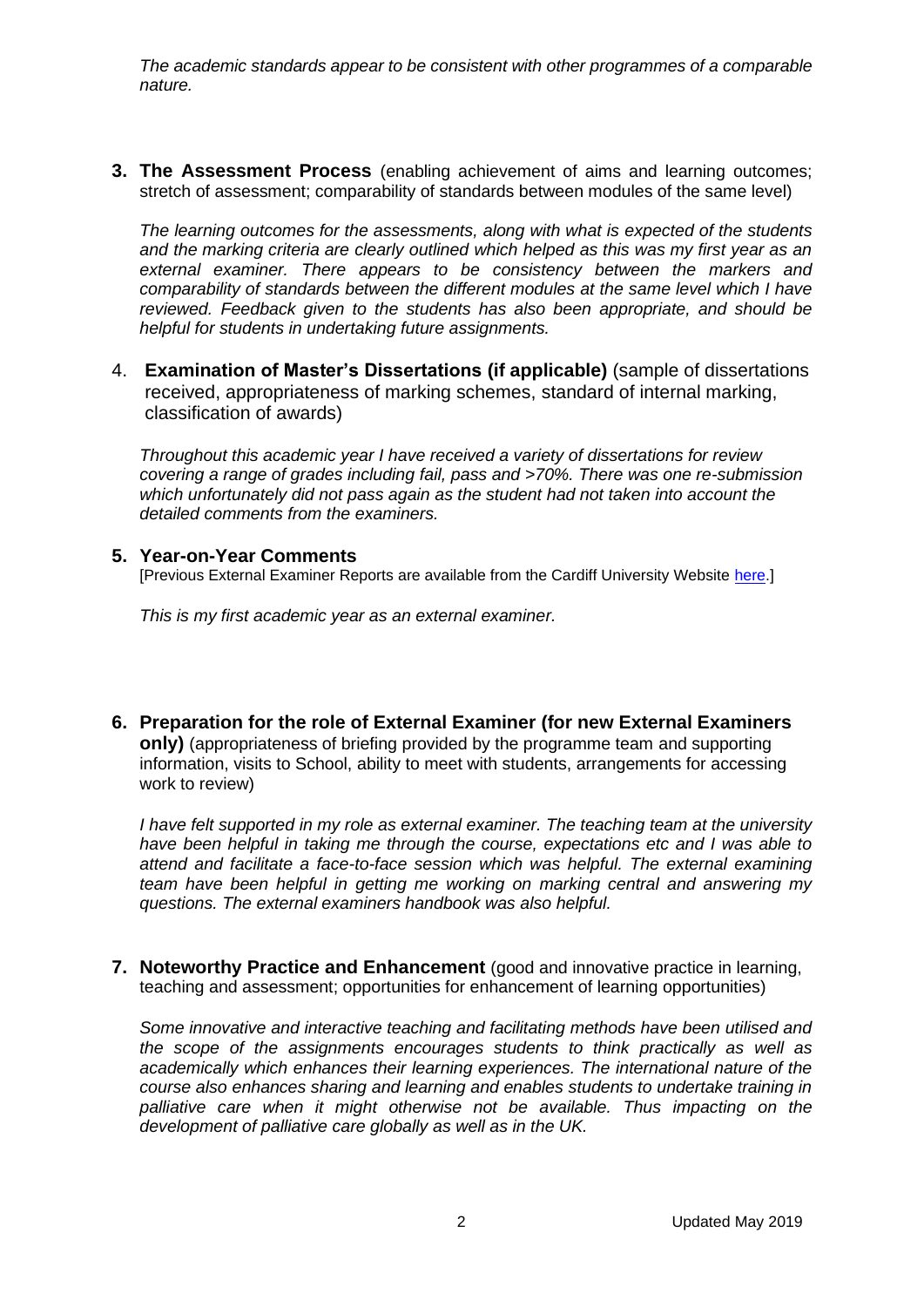**8. Appointment Overview (for retiring External Examiners only)** (significant changes in standards, programme/discipline developments, implementation of recommendations, further areas of work)

# **9. Annual Report Checklist**

Please include appropriate comments within Sections 1-7 above for any answer of 'No'.

|                                                        |                                                                                                                                                             | <b>Yes</b><br>(Y) | <b>No</b><br>(N) | N/A<br>(N/A) |  |
|--------------------------------------------------------|-------------------------------------------------------------------------------------------------------------------------------------------------------------|-------------------|------------------|--------------|--|
|                                                        | <b>Programme/Course information</b>                                                                                                                         |                   |                  |              |  |
| 9.1                                                    | Did you receive sufficient information about the Programme and<br>its contents, learning outcomes and assessments?                                          | Y                 |                  |              |  |
| 9.2                                                    | Were you asked to comment on any changes to the assessment<br>of the Programme?                                                                             |                   |                  | N/A          |  |
| <b>Commenting on draft examination question papers</b> |                                                                                                                                                             |                   |                  |              |  |
| 9.3                                                    | Were you asked to approve all examination papers contributing<br>to the final award?                                                                        |                   |                  | N/A          |  |
| 9.4                                                    | Were the nature, spread and level of the questions appropriate?                                                                                             |                   |                  | N/A          |  |
| 9.5                                                    | Were suitable arrangements made to consider your comments?                                                                                                  |                   |                  | N/A          |  |
|                                                        | <b>Examination scripts</b>                                                                                                                                  |                   |                  |              |  |
| 9.6                                                    | Did you receive a sufficient number of scripts to be able to assess<br>whether the internal marking and classifications were appropriate<br>and consistent? |                   |                  | N/A          |  |
| 9.7                                                    | Was the general standard and consistency of marking<br>appropriate?                                                                                         |                   |                  | N/A          |  |
| 9.8                                                    | Were the scripts marked in such a way as to enable you to see<br>the reasons for the award of given marks?                                                  |                   |                  | N/A          |  |
| 9.9                                                    | Were you satisfied with the standard and consistency of marking<br>applied by the internal examiners?                                                       |                   |                  | N/A          |  |
| 9.10                                                   | In your judgement, did you have the opportunity to examine a<br>sufficient cross-section of candidates' work contributing to the<br>final assessment?       |                   |                  | N/A          |  |
|                                                        | <b>Coursework and practical assessments</b>                                                                                                                 |                   |                  |              |  |
| 9.11                                                   | Was the choice of subjects for coursework and / or practical<br>assessments appropriate?                                                                    | Y                 |                  |              |  |
| 9.12                                                   | Were you afforded access to an appropriate sample of<br>coursework and / or practical assessments?                                                          | Y                 |                  |              |  |
| 9.13                                                   | Was the method and general standard of assessment<br>appropriate?                                                                                           | Y                 |                  |              |  |
| 9.14                                                   | Is sufficient feedback provided to students on their assessed<br>work?                                                                                      | Y                 |                  |              |  |
|                                                        | <b>Clinical examinations (if applicable)</b>                                                                                                                |                   |                  |              |  |